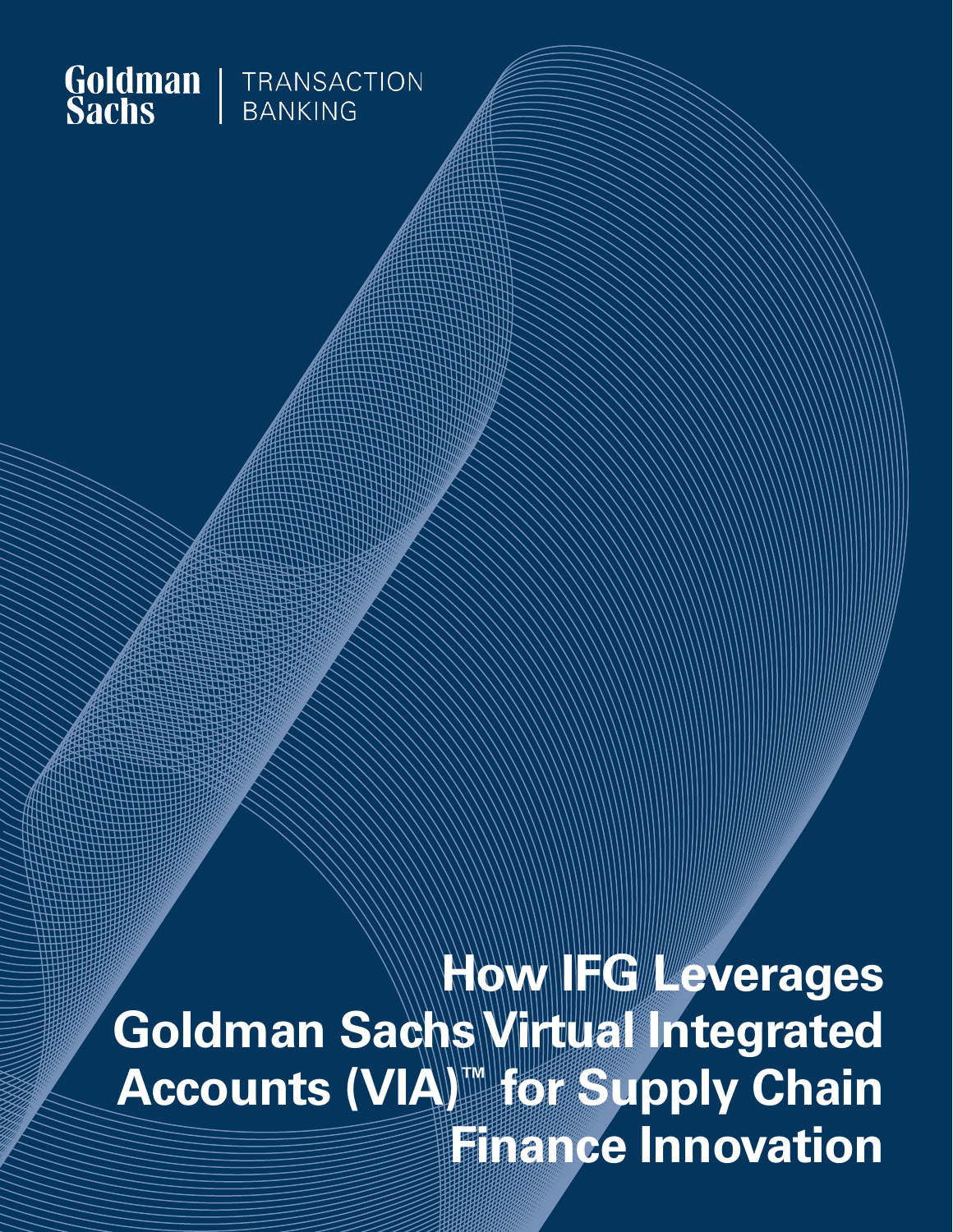## Introduction



Goldman Sachs Transaction Banking (TxB) was purpose-built to enable innovation, with an API-based platform developed in the cloud. The Interface Financial Group (IFG), on the other hand, is focused on bringing innovation to supply chain finance, with a unique technology platform that's changing how companies access invoice early payment services.

And now, IFG is using Goldman Sachs Virtual Integrated Accounts (VIA)<sup>™</sup> to simplify and speed up a number of supply chain finance processes, such as account openings for suppliers. With TxB, IFG has streamlined operations and reduced the time required for some steps from days to seconds. The collaboration between the firms is natural, as both organizations are committed to the premise that API integrations are central to the ongoing transformation of the finance industry.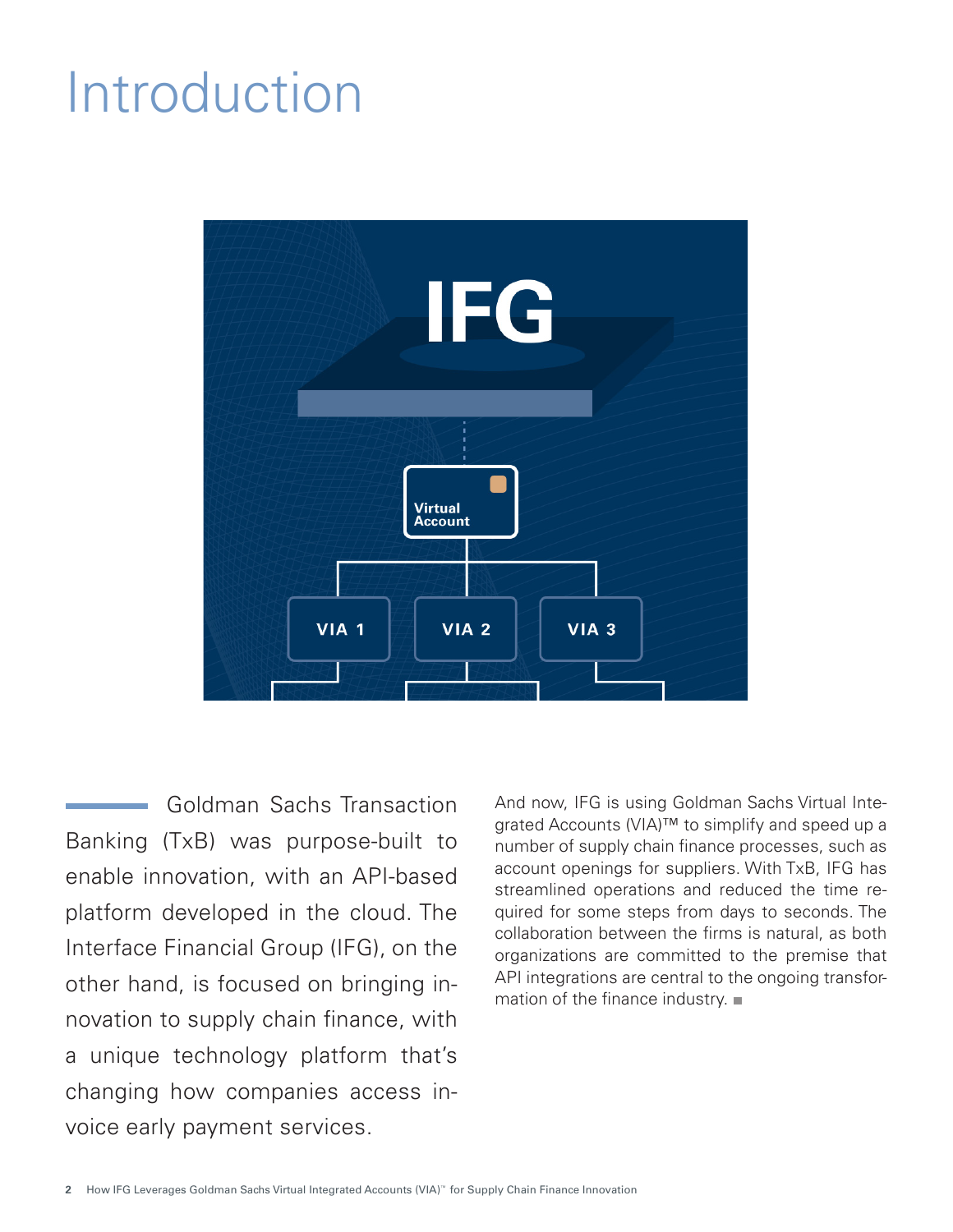# Background

Supply chain finance is a well-established buyer-initiated business that, through short-term credit based on outstanding invoices, provides liquidity to suppliers and buyers, thus helping them optimize working capital. Complicated processes make supply chain finance ripe for innovation.

With its unique data-driven, cloud-based decision engine and instant digital compliance, IFG makes supply chain finance accessible and convenient for more companies in more situations. IFG achieves greater automation by integrating seamlessly with buyers' enterprise resource planning (ERP) systems, procure-to-pay, accounts payable automation or e-invoicing platforms. IFG also makes it easier for participants, who fund the short-term credit, to put their money to work efficiently.

In addition, IFG is investing in technology to increase speed, automation and ease of use. For example, IFG introduced a 100 percent digital supply chain finance system with its unique and sophisticated proprietary dynamic credit limit method. This enables IFG to purchase supplier invoices up to a certain

amount based on the supplier's dynamic credit profile, providing suppliers faster access to invoice early payment services. Additionally, with TxB's VIA solution, IFG has fully automated the "last mile" of physical payments execution by provisioning virtual accounts with ACH-recognized account numbers for suppliers. TxB's platform also provides clients with full visibility into the flow of transactions.

> **"With its unique data-driven decision engine and instant digital compliance, IFG makes supply chain finance accessible and convenient for more companies."**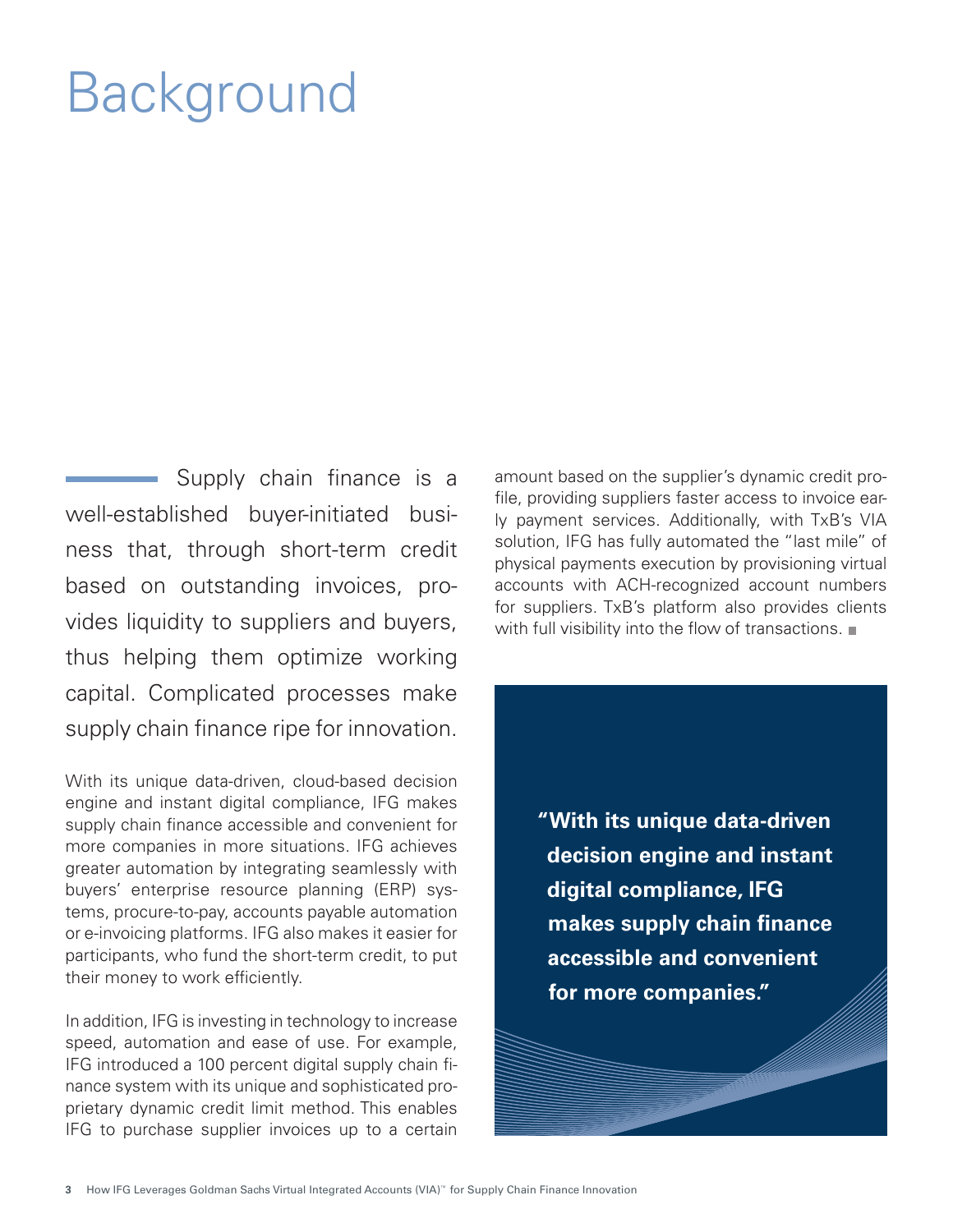# How It Works

### **The supplier relationship**

Among the pain points that IFG faced was the assignment of supplier payments. While IFG could onboard a new supplier quickly—with a onetime click-through sign-up—a lengthy parallel process was required before the first funds could flow. Buyers needed to establish IFG as a vendor in their accounts payable systems each time a new supplier was onboarded, thus slowing down the funding transaction. With the TxB solution, IFG creates a supplier virtual account during supplier onboarding, and the buyer can pay into the corresponding supplier virtual account, all without incremental IFG onboarding work on the buyer side.

IFG evaluated the TxB technology stack, and found in TxB a partner with fintech-grade APIs that could help advance its digital supply chain financing model and bring greater value to clients. TxB's VIA offering has significantly sped up the reconciliation of supplier payments by assigning each supplier a virtual account during onboarding, thus ensuring that payments are segregated by supplier rather than being intermingled.

It took just months to develop, test and deliver the solution, and the initial implementation went live in March 2022. This speed reflects not just TxB's commitment to best-in-class technology and agile software development, but also its client-centric culture that prioritizes speed of delivery.

### **Assessing the benefits**

The virtual accounts IFG can now provide to participating suppliers function as subledgers on IFG's demand deposit account (DDA) at TxB, and each VIA is configured with a clearing-recognized unique account number and separate banking transfer instructions.

VIAs make reconciliation simpler and less error prone, as supplier details are associated with one corresponding virtual account. The VIA solution fa-

> **"IFG found in TxB a partner with fintech-grade APIs that could help bring greater value to its clients."**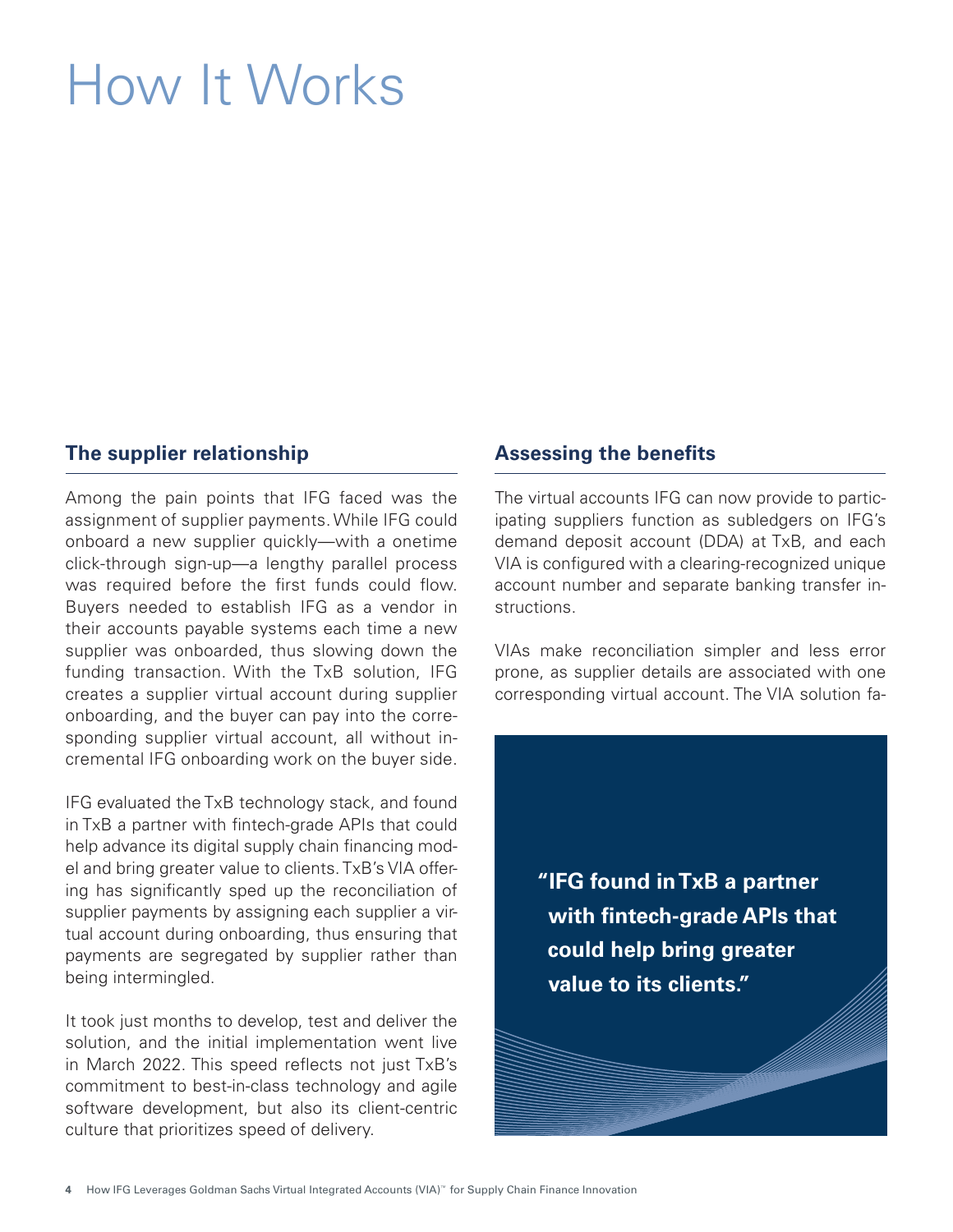## How It Works

### **With Goldman Sachs Virtual Integrated Accounts™ IFG Has Streamlined Supply Chain Finance Payments**

*Illustrative Payment Flow*



cilitates automated payments into the supplier's external bank account whenever needed, such as when an invoice is bought by IFG and exchanged for cash. The payment process is based on templates TxB created via its APIs that incorporate internal controls and security protocols, with buyers making payments to each supplier's VIA based on approved payment instructions.

A key aspect of the VIA offering that attracted IFG is the ability to create supplier accounts in real time when IFG onboards suppliers.

### **The participant relationship**

Supply chain finance involves not just the buyers and suppliers from whom the invoices originate, but also institutional investors who participate in syndicated funding of short-term extensions of credit. Streamlining and automating transactions with these participants who participate in funding the invoices is another differentiator for IFG.

IFG has set up a TxB "for benefit of" account, known as an FBO account, that holds the funds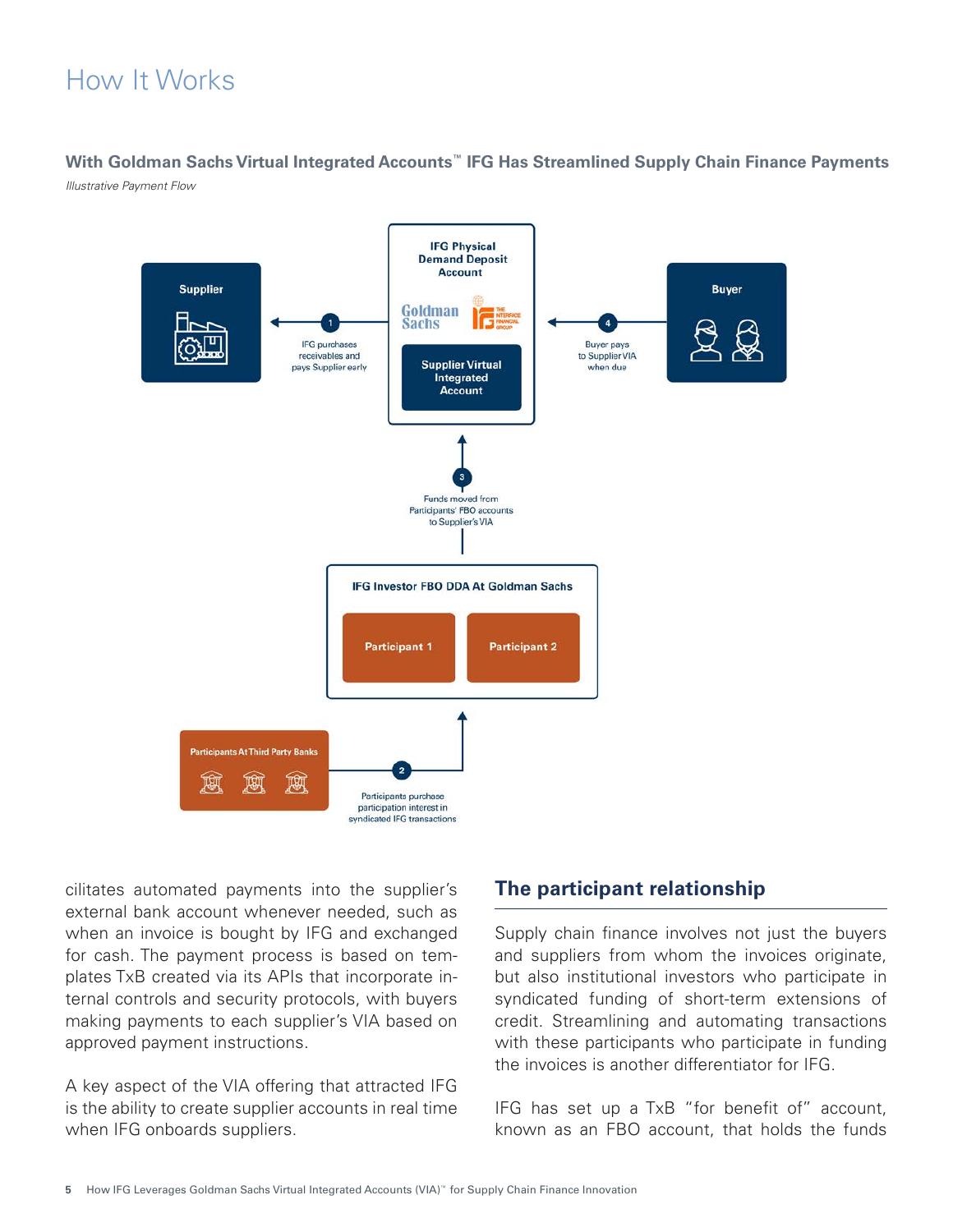## How It Works

used to purchase participation interest in the IFG syndicated transactions, and IFG uses the VIA solution to automatically keep the flows segregated.

IFG's participants are provisioned with virtual accounts at the time of onboarding, helping them to put their money to work quicker and making the process more seamless. Participants do not need to open a new bank account, but can rather use IFG's affiliate accounts. Virtual accounts facilitate the transfer of funds, including fees and principal payments, which allows reconciliations to become simpler and more transparent.

The virtual account solution for IFG's participants also improves IFG's auto-investing process. Participants can take advantage of new investment opportunities based on pre-defined invoice criteria and can automatically roll funds into new investments, thus maximizing yield. If the participant elects to withdraw funds at maturity, payments into the participant's designated bank will be automated.

IFG's proprietary technology allows participants to identify specific transaction attributes they are looking to fund. The VIA offering complements this feature. Participants are given optionality within a closed supply chain finance ecosystem, thus maximizing engagement.

**"IFG's technology allows participants to identify specific transaction attributes they are looking to fund, and the VIA offering complements this feature."**